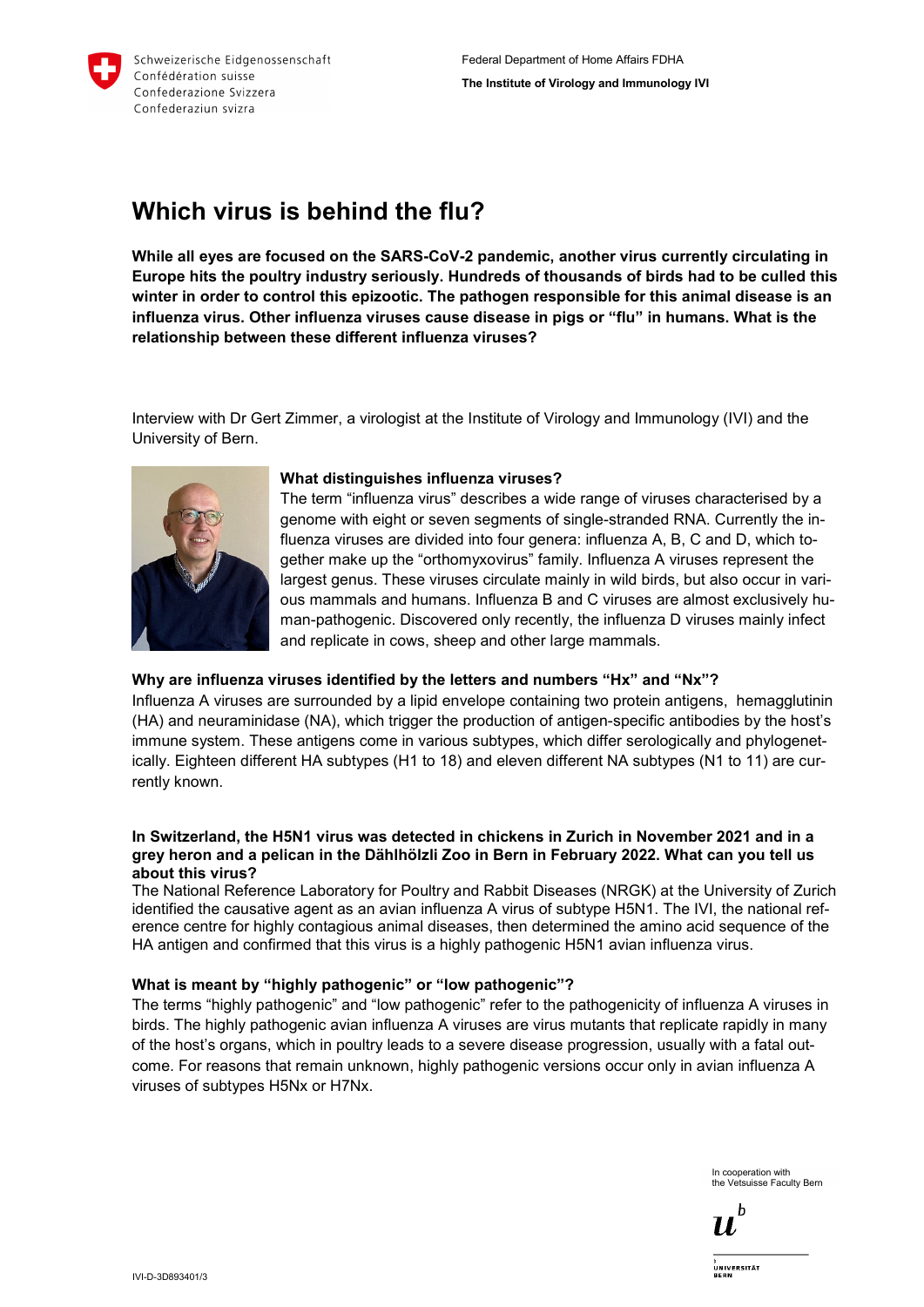### **Why are we seeing recurring infections with avian influenza A viruses?**

One reason for this is that avian influenza A viruses have their reservoir in wild birds. The genetic diversity of influenza A viruses in these hosts is enormous. HA subtypes H1 to H16 and NA subtypes N1 to N9 have been detected in wild birds in various combinations (e.g. H5N1, H5N8, H7N1, H9N2, etc.). Avian influenza A viruses may occasionally be transmitted from birds to mammals and humans. Usually mammals lack immunity to these viruses, as the influenza A viruses that circulate in mammals have different HA and NA subtypes.

## **Are there any influenza vaccines available for farm animals?**

The general prophylactic vaccination of poultry against avian influenza A viruses of subtypes H5Nx and H7Nx is not permitted in Europe. This vaccination ban is based on the observation that vaccinated birds do not develop symptoms but can still excrete virus. The disease could therefore spread unnoticed. However, given the current crisis, there are considerations in France to resort to vaccination.

No licensed influenza virus vaccines for use in pigs are commercially available in Switzerland. Vaccination is possible in certain cases where a vaccine is imported from abroad, but this requires a special import permit from the IVI.

## **How high is the zoonotic potential of animal influenza viruses?**

Scientific studies have shown that avian influenza A viruses do not replicate efficiently in humans and are not transmitted between humans. This does not mean that it is impossible for these viruses to become established some day in humans as a new host, but this would require many changes (mutations) in several viral genes. Despite these barriers, infections of humans with avian influenza A viruses have definitely occurred in the past, mostly after close contact with infected poultry. Between 2003 and 2021, WHO recorded 862 cases of infection with an Asian strain of H5N1, which was associated with a high mortality rate (56%). Fortunately, no human-to-human transmission of H5N1 occurred. The situation is different for porcine influenza A viruses. These viruses can adapt very easily to humans.

# **Why do pigs play a special role in the emergence of influenza pandemics?**

Pigs are susceptible not only to porcine influenza A viruses but also to human and avian ones. If animals are simultaneously infected with two different influenza A viruses, an exchange of gene segments can occur. The resulting viruses are called "reassortants" and contain a combination of gene segments from both parent viruses. If this exchange affects the gene segments containing the genetic information for the HA and/or NA antigen, the reassortants may exhibit new antigenic properties to which the population has no immunity. There is then a risk that reassortants will trigger a pandemic. Well-known examples are the "Asian flu" in 1957, the "Hong Kong flu" in 1968 and the "swine flu" in 2009.

# **When humans get the "flu" in winter, which influenza virus is responsible?**

In recent years, the "flu" has been caused by human influenza A viruses of the H1N1 and H3N2 subtypes and by influenza B viruses. Therefore, the flu vaccine given annually in autumn contains the antigens of all three virus types. As the HA and NA antigens of these viruses are subject to continuous mutations ("antigenic drift"), the vaccines are updated each year again.

# **What research is the IVI doing on influenza viruses?**

Our goal is to develop new and improved vaccines to protect against influenza A viruses. Initial results have shown that modern vaccines can certainly prevent the excretion of highly pathogenic avian influenza A viruses of the H5Nx and H7Nx subtypes from immunized chickens. Such vaccines would not only protect poultry from the disease, but also reduce the risk of transmission to humans.

Since domesticated pigs are an important intermediate host in the emergence of pandemic influenza A viruses, we are also working on vaccines that can be administered nasally to induce a "mucosal" immune response in pigs, stopping the infection at the point of entry into the host. Another challenge is the pronounced variability of the viruses. We are therefore aiming to develop vaccines that can induce broad immunity against different influenza A viruses. A first achievement in the development of such vaccines was the finding that not only the highly variable HA antigen, but also the much more conserved NA antigen can induce a protective immune response.